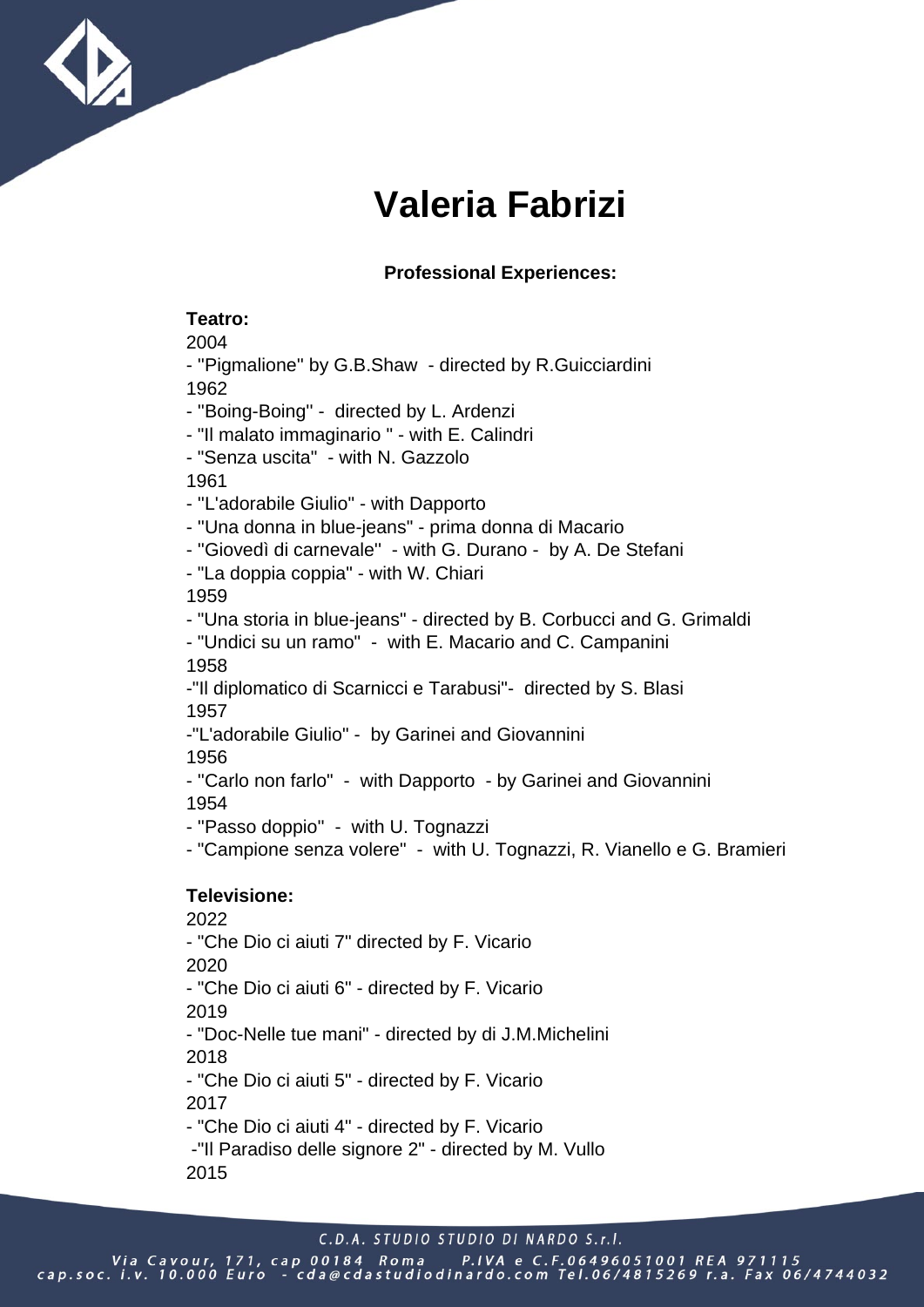

- "Che Dio ci aiuti 3" - directed by F. Vicario 2014 - "Che Dio ci aiuti 2" - directed by F. Vicario 2013 - ''Un Matrimonio'' - directed by P. Avati 2011 - "Che Dio ci aiuti" - directed by F. Vicario - "Don Matteo 8" - ep: "Don Matteo sotto accusa" - directed by G. Base 2010 - "Tutti per Bruno" - directed by S. Vicario 2009 - ''Bruno e i suoi'' - directed by S. Vicario 2008/2007 - ''Un posto al sole" - directed by AAVV 2005 - "Il bambino sull'acqua"-directed by P. Bianchini 2000/2001 - "Sei forte maestro" - "Il rumore dei ricordi"- with E. S. Ricci 1998 - "Lui e lei" - with E. Mutti - "Il maresciallo Rocca" - with G. Proietti 1996 - "Un prete tra noi" - with M. Dapporto - "Linda ed il Brigadiere 2" - with N. Manfredi - "Il maresciallo Rocca" - TVshow - directed by G. Capitani 1995 - "Voci notturne" - directed by Fabrizio Laurenti 1991 - "I ragazzi del muretto" - directed by AA.VV. 1981 - ''Storia di Anna'' - directed by S. Nocita - ''La scuola dei duri'' - directed byFoglietti (Serie TV) 1978 - "Nel silenzio della notte", directed byi M. Cajano 1975 - ''La città del mondo" - directed by N. Risi 1974 - ''Insieme fino in fondo'' - directed by S. Nocita 1973 - ''Qui squadra mobile" - with V. Sbragia - directed by A. G. Majano 1970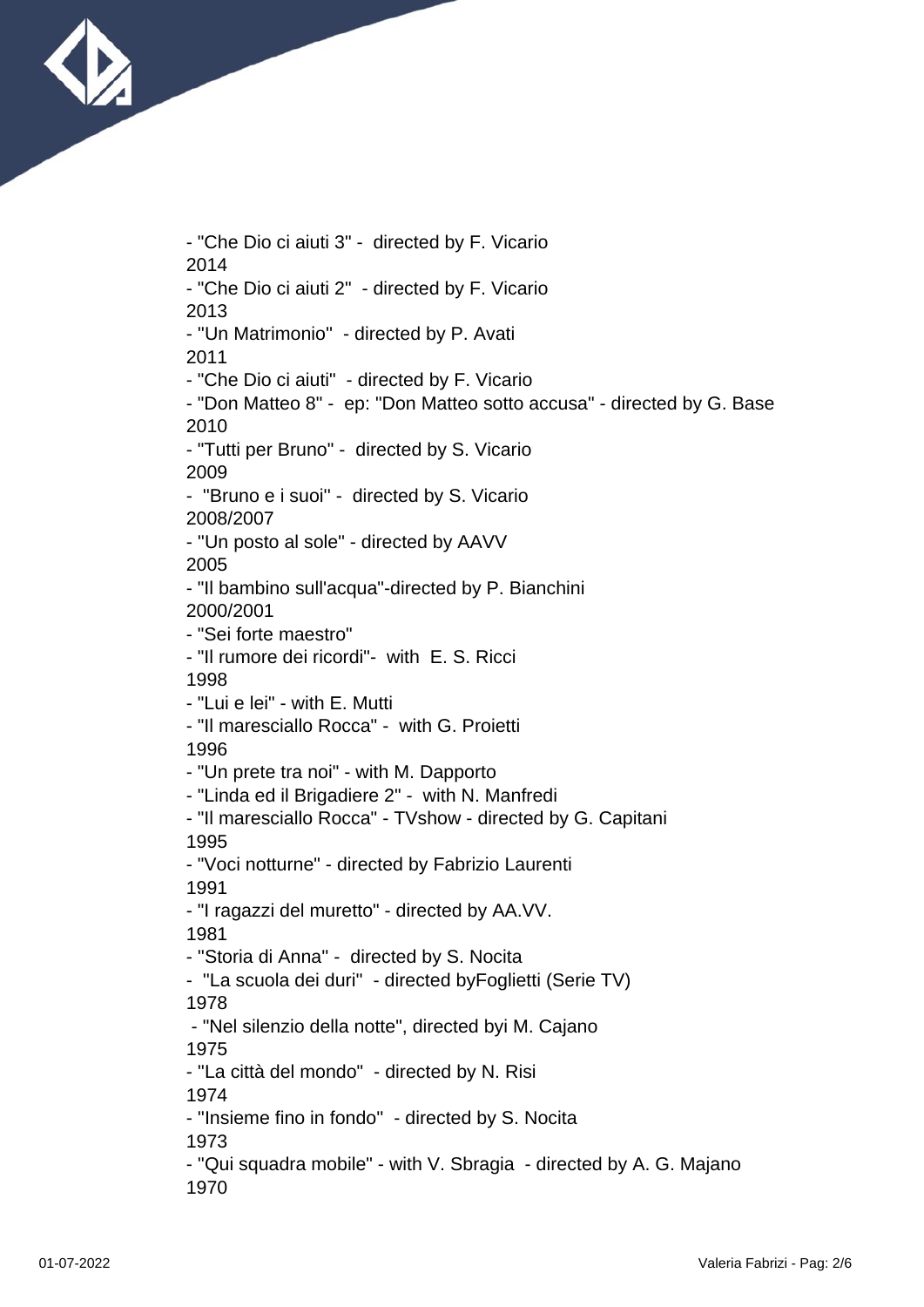

- ''Un certo Harry Brent''

1969

- "Il cenerentolo" - directed by F. Bollini with L. Buzzanca 1968

- "Biblioteca di Studio Uno: "Il dottor Jeckill e mister Hide", directed by A. Falqui

- "Chi? I Gialli del sabato sera" - with P. Baudo

- "Il teatrino di Walter Chiari" - with W. Chiari 1967

Tutto Totò - serie TV, episodio 2 - directed by D. D'Anza 1964

- ''Il collegio degli scandali" - with L. Buzzanca 1963

- "La moglie di papà" - M. Sartarelli

1962

 - "Mezzanotte con l'eroe" - directed by L.Cortese 1960

- "Don Giovanni e la sfinge" - with L. Buzzanca

- "Il mattatore" - directed by D. Risi with V. Gassman 1959

- "In pretura" - directed by E. Macario and L. Procacci

- "Non cantare, spara'' - directed by D. Danza

- ''A che gioco giochiamo'' - with Corrado

- ''Non tocchiamo quel tasto....'' - with E. Simonetti

- ''Aspettando mezzanotte" - with A. Fabrizi and C. Baglioni

- ''Stelle di Natale" - with A. Fabrizi

## **Cinema:**

2019

- "Se mi vuoi bene" - directed by F.Brizzi

2018

- "Ricchi di fantasia" - directed by F. Miccichè

2008

- ''Il seme della discordia'' - directed by P.Corsicato 2006

- ''Notte prima degli esami'' - directed by F.Brizzi 2004

- "Due volte Natale" - directed by M. Falaguasta 1999

- "Bagnomaria" - directed by G. Panariello

1994

"Dichiarazioni d'amore" - directed by P.Avati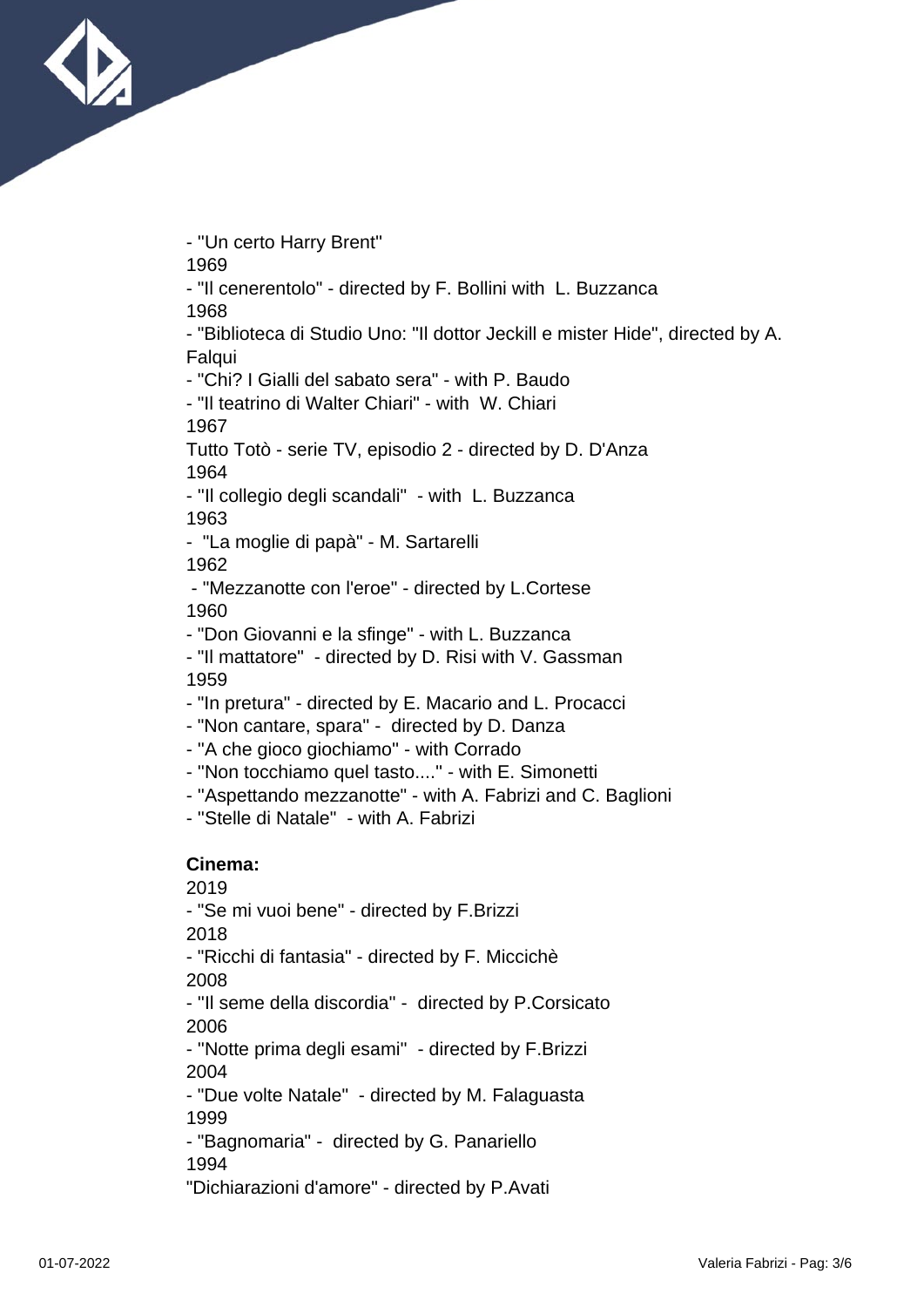

1991

- "Caldo soffocante" - directed by G. Gagliardo

1984

- "Windsurf - Il vento nelle mani" - directed by C. Risi 1981

- "Casta e pura" - directed by S. Samperi

1976

- "Vai col liscio" - directed by G. Nicotra

- "L'inconveniente" - directed by P. De Luca

1975

- "Calore in provincia" - directed by R. Bianchi Montero

- "Le città del mondo" - directed by N. Risi

- "Grazie... nonna" - directed by F. Martinelli

- "Paolo Barca, maestro elementare, praticamente nudista" - directed by F. **Mogherini** 

- "Amore mio spogliati... che poi ti spiego!" - directed by F. Pittorru and R. Ragazzi

1973

- "Diario segreto da un carcere femminile" - directed by R. Di Silvestro 1971

- "I quattro pistoleri di Santa Trinità"- directed by G. Cristallini

- "Quando gli uomini armarono la clava e... con le donne fecero din don" directed by B. Corbucci

1969

- "I due magnifici fresconi (Un imbroglio tutte curve")- directed by M. Girolami

1967

- "Il grande maestro" - directed by D. D'Anza

- "Soldati e capelloni" - directed by E. M. Fizzarotti

1966

- "Vacanze sulla neve"- directed by F. W. Ratti

- "Delitto d'amore" - directed by J. De Orduña

- "Johnny Oro" - directed by Sergio Corbucci 1965

- "Här kommer bärsärkarna" - directed by A. Mattsson

1964

- "Le sette vipere (Il marito latino)"- directed by R. Polselli

- "I marziani hanno 12 mani" directed by Castellano and Pipolo
- "La coda del diavolo" directed by M. Rossi

1963

<sup>- &</sup>quot;Questo pazzo, pazzo mondo della canzone" directed by B. Corbucci and G.Grimaldi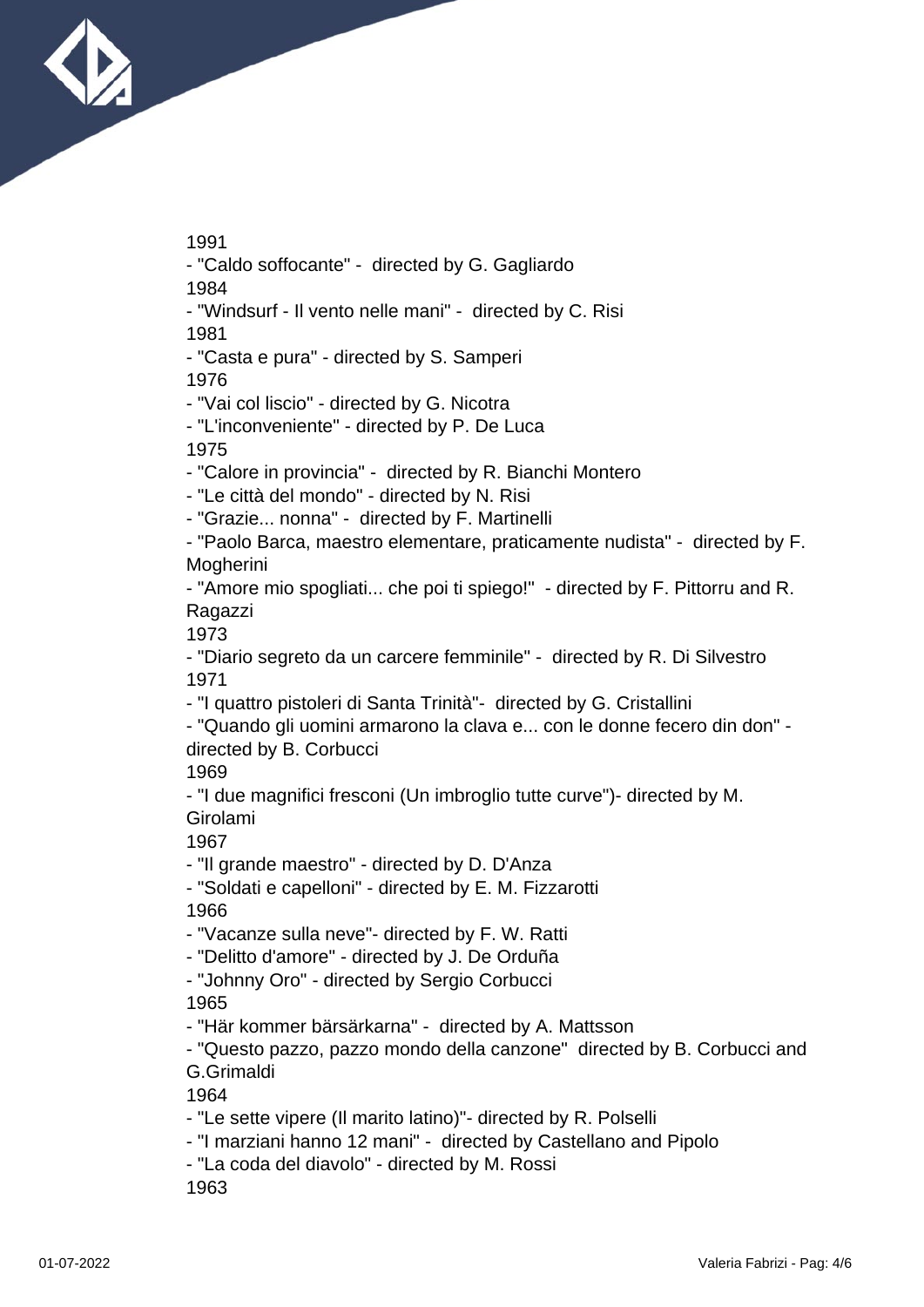

- "Le motorizzate" - directed by M. Girolami

- "Finché dura la tempesta" - directed by C. Frend and B. Vailati

- "Il grande ribelle"- directed by G. Lampin

- "Queste pazze, pazze donne" - directed by M. Girolami 1962

- "La morte scorre sul fiume" - directed by A. D'Annibale

- "Le massaggiatrici" - directed by L. Fulci

- "Il segugio" - directed by B. Roland

- "Il medico delle donne"- directed by M. Girolami

- "L'assassino si chiama Pompeo" - directed by M. Girolami 1961

- "Vacanze alla baia d'argento"- directed by F. W. Ratti

- "Un figlio d'oggi" - directed by M.Girolami and D. Graziano

- "Bellezze sulla spiaggia"- directed by R. Guerrieri

- "Scandali al mare" - directed by M. Girolami

- "Le magnifiche 7"- directed by M. Girolami

- "Walter e i suoi cugini" - directed by M. Girolami

- "Akiko"- directed by L. F. D'Amico

1960

- "Ferragosto in bikini" - directed by M. Girolami

- "Anonima cocottes" - directed by C. Mastrocinque

- "Adua e le compagne" - directed by A. Pietrangeli

- "Caccia al marito" - directed by M. Girolami

- "Un canto nel deserto" - directed by M. Girolami 1959

- "La congiura dei Borgia" - directed by A. Racioppi

- "La cento chilometri" - directed by G. Petroni

- "Le sorprese dell'amore" - directed by L. Comencini

- "Non perdiamo la testa" - directed by M. Mattoli

1958

- "Vento di primavera" - directed by G. Del Torre and A. M. Rabenalt

- "Il cavaliere senza terra" - directed by G. Gentilomo 1957

- "I fidanzati della morte"- directed by R. Marcellini

- "Il cocco di mamma"- directed by M. Morassi

1955

- "La donna più bella del mondo" - directed by R. Z. Leonard

- "Il falco d'oro"- directed by C. L. Bragaglia

- "Io piaccio"- directed by G. Bianchi

- "Ragazze d'oggi"- directed by L. Zampa

**Awards:**

2020